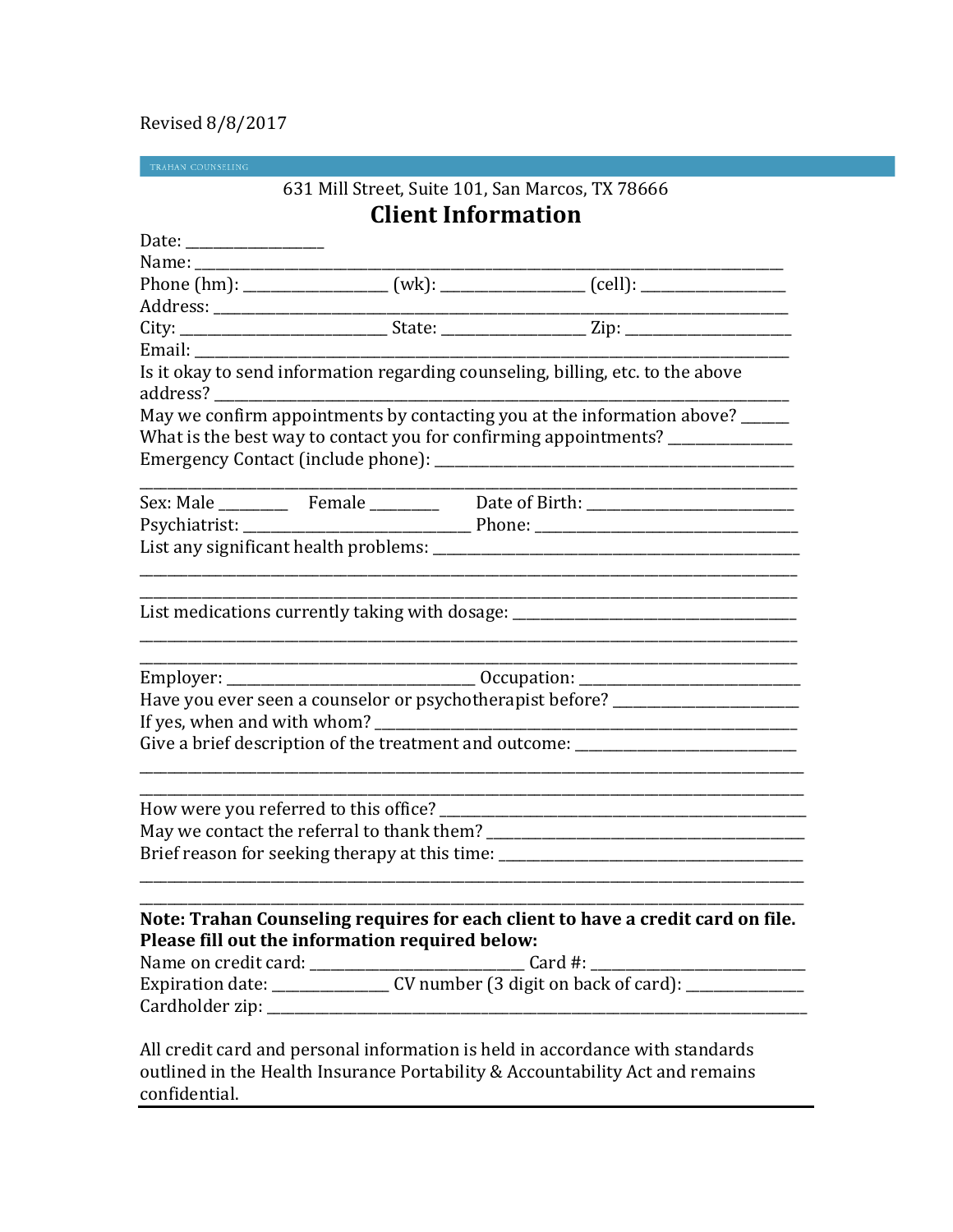# **Client Information and Service Agreement** Consent and Responsibility Statement *Initial each section and sign*

*\_\_\_\_\_\_\_\_\_\_ Counseling Services*

I hereby seek and consent to participate in counseling with Mark Trahan, PhD, LCSW.

I am aware that the practice of counseling, psychotherapy, and coaching is not an exact science and so predictions of the effects are not precise or guaranteed. I acknowledge that no guarantees have been made to me regarding the results and procedures provided by Mark Trahan, PhD, LCSW. Counseling often depends upon the personalities of the therapist and client and the problem being examined. The counseling process is not like seeing a medical doctor; greatest outcomes will be determined by willingness and work that is completed inside AND outside of sessions. There may be assignments, meetings, etc. suggested by the counselor outside of session time. Participation in these suggestions will maximize success but are not a guarantee.

Counseling has both benefits and risks. Risks may include uncomfortable feelings, such as sadness, anger, guilt, anxiety, loneliness, and helplessness. Counseling may require recalling unpleasant memories from one's history. Counseling has been shown to provide benefits for those who utilize it. It often leads to a decrease in distress over problems introduced, better relationships, and an increase in personal confidence. There are no guarantees that this will happen. There are also risks and benefits to not receiving services.

After an initial evaluation by the therapist, and within 2-3 sessions, you will be offered some initial impressions of the direction of the work. At this time, it would be appropriate to decide whether this therapist is an appropriate fit for your process. If you have doubts about this, please bring them up with your therapist. If they continue to persist, Trahan Counseling would be happy to refer you to another mental health professional.

### Individual Sessions:

Our normal practice is to evaluate individuals over the first three sessions. Sessions generally last 50 or 80 minutes in length. The 10 minutes remaining are used for client documentation, client business, scheduling, etc.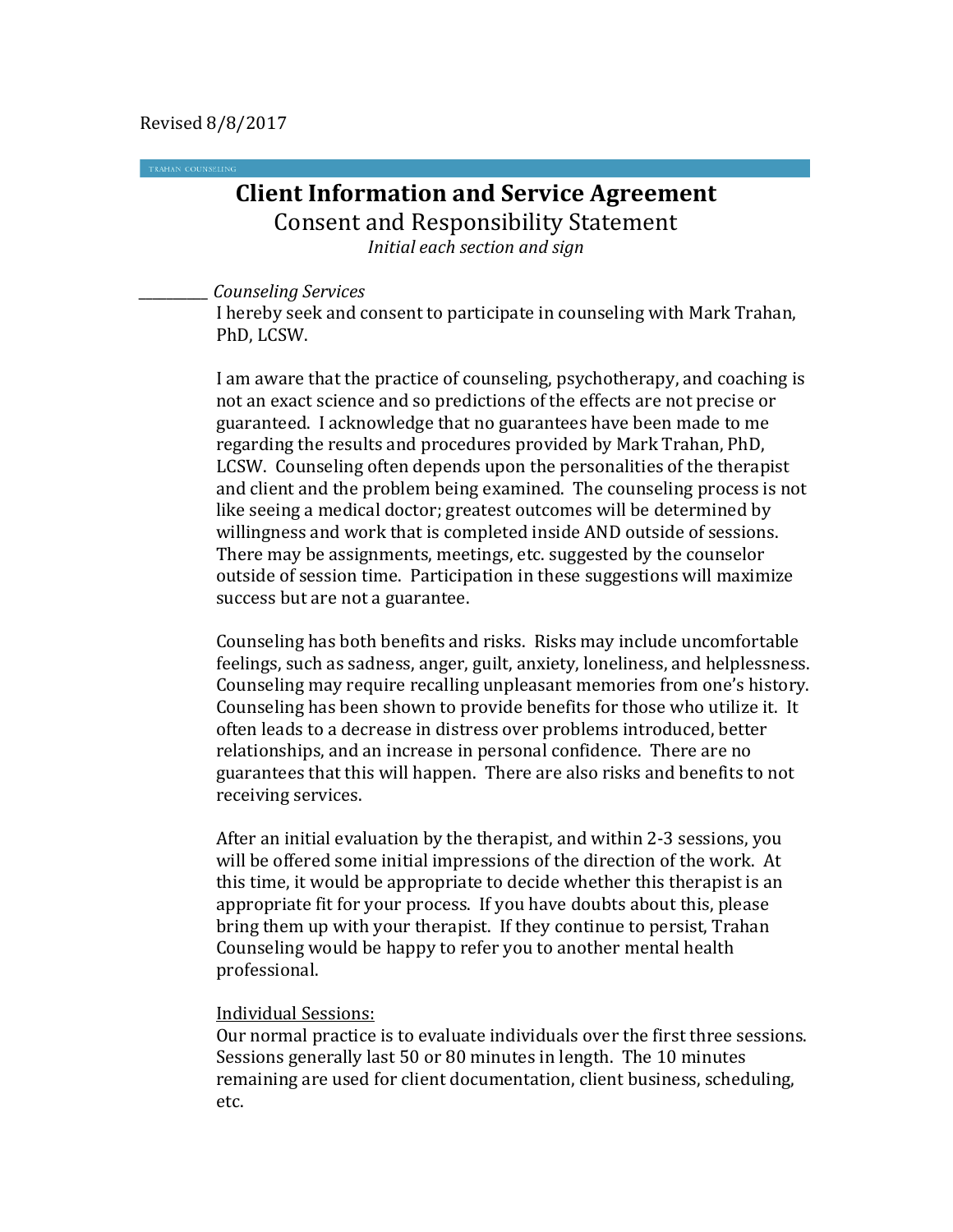#### \_\_\_\_\_\_\_\_\_\_ *Professional Fees:*

The regular hourly rate for individual sessions is \$100, unless adjusted or modified by your therapist. If deemed appropriate by your therapist, we can provide you with counseling by the minute at a charge of \$2.00 per minute. We can provide counseling on a sliding fee scale provided there is a need. A fee will be contracted between you and your therapist. You will be expected to pay this fee upon service. It will be your responsibility to inform us if you do not want for us to send an invoice to you at the address you have provided. At this time, this office does not accept insurance. If you want a receipt for submitting to your insurance, please request it. Please note that all receipts for insurance contain personal information about your therapy, including a diagnosis.

In addition to fees for weekly appointments, it is our practice to charge this amount on a prorated basis for other services that you may require. These services may include assessment writing, phone consultation lasting longer than 5 minutes, consultation with other professionals that you have authorized, or preparation of records that have been requested by you. It is the practice of this office to avoid becoming involved with testifying or writing reports for litigation or court cases, except in unusual or exceptional circumstances. If these circumstances should arise, fees of \$350 per hour will be expected for professional time. This fee includes travel time to and from legal meetings and court.

### \_\_\_\_\_\_\_\_\_\_ *Credit Card Payments*

If you choose to make payment using a credit card, please be aware that we use Square, a credit card payment service, to process your payment. It is the practice of Square to email a receipt to the account holder using a stored email address. Please be aware that if you share a credit card account with someone, s/he may receive an emailed receipt of payment for our service. Square charges a fee for service, which amounts to approximately \$4 per transaction. As such, we ask our clients to pay \$2 for each transaction, and we pay the remaining amount.

## \_\_\_\_\_\_\_\_\_\_ *Appointment Scheduling and Cancellations*

This office requires 24-hour advanced notice of cancellation of appointments. If you do not appear for a scheduled appointment, you will be charged standard fee, unless you have provided 24-hour cancellation notice.

#### \_\_\_\_\_\_\_\_\_\_ *Electronic Communication (E-mail)*

By initialing here, you are agreeing to receive email communications from Trahan Counseling. These communications may include appointment reminders. Please note that Trahan Counseling does not engage in the practice of transmitting protected health information pertaining to clients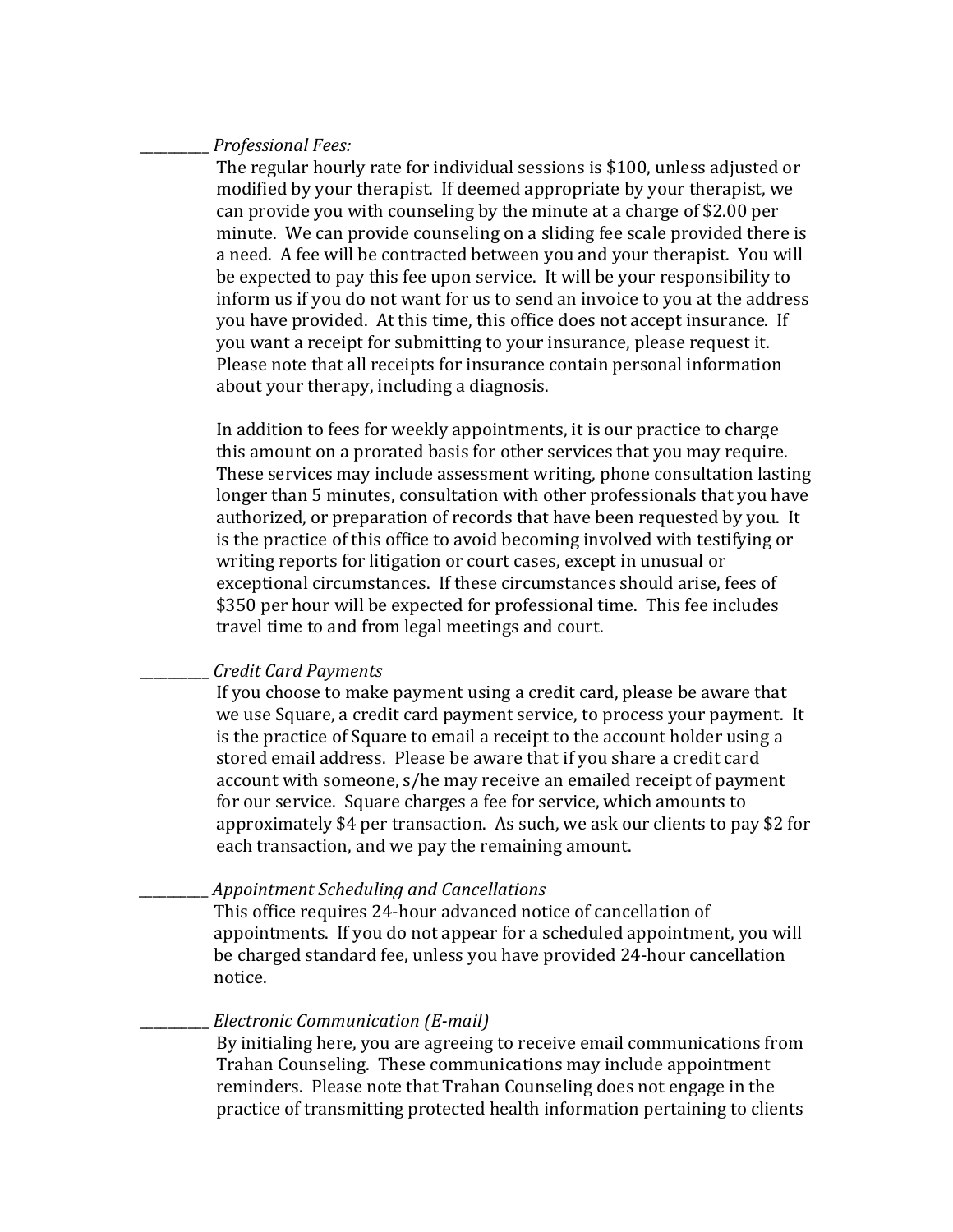by email, as we cannot ensure that such transmissions are completely protected and secure.

### \_\_\_\_\_\_\_\_\_\_ *Electronic Communication (Texting)*

It is not the practice of Trahan Counseling to communicate with clients via texting. If you choose to text Mark Trahan, PhD, LCSW, please be aware that texting is not a secure form of communication, and we cannot ensure the security of your message.

## \_\_\_\_\_\_\_\_\_\_ *Social Media*

Trahan Counseling does maintain a social media presence. Additionally, Mark Trahan, PhD, LCSW does have personal social media accounts. In order to protect your personal privacy and anonymity, we will not engage with you using social media. If you have a special circumstance pertaining to social media, please discuss this with us when you begin counseling.

## \_\_\_\_\_\_\_\_\_\_ *Confidentiality*

In regards to confidentiality, all communications and client files are held in confidence between therapist and client by law. In order for information regarding your treatment to be released, you must give written permission. There are exceptions to this in cases such as:

- Judicial proceedings in which the judge specifically requests records of treatment. These cases usually occur in situations such as child custody proceedings where a judge must make a decision based upon an emotional condition. This therapist has the right to refuse to release documents to an attorney unless requested by a judge.
- If the therapist believes that a child, an elderly person, or a disabled person is being abused. In this case, the therapist is required by law to file a report with an appropriate state agency.
- If the therapist believes that the client intends to bodily harm another human being, in which case the therapist may take actions such as contacting the police, notifying a victim, or seeking appropriate hospitalization without consent of the patient.
- If a client intends to commit harm to him/herself, a therapist may be required to seek hospitalization in order to protect life or to contact family members who can arrange such means.

 If actions such as these are required, the therapist will attempt to make every effort to discuss it with the client first.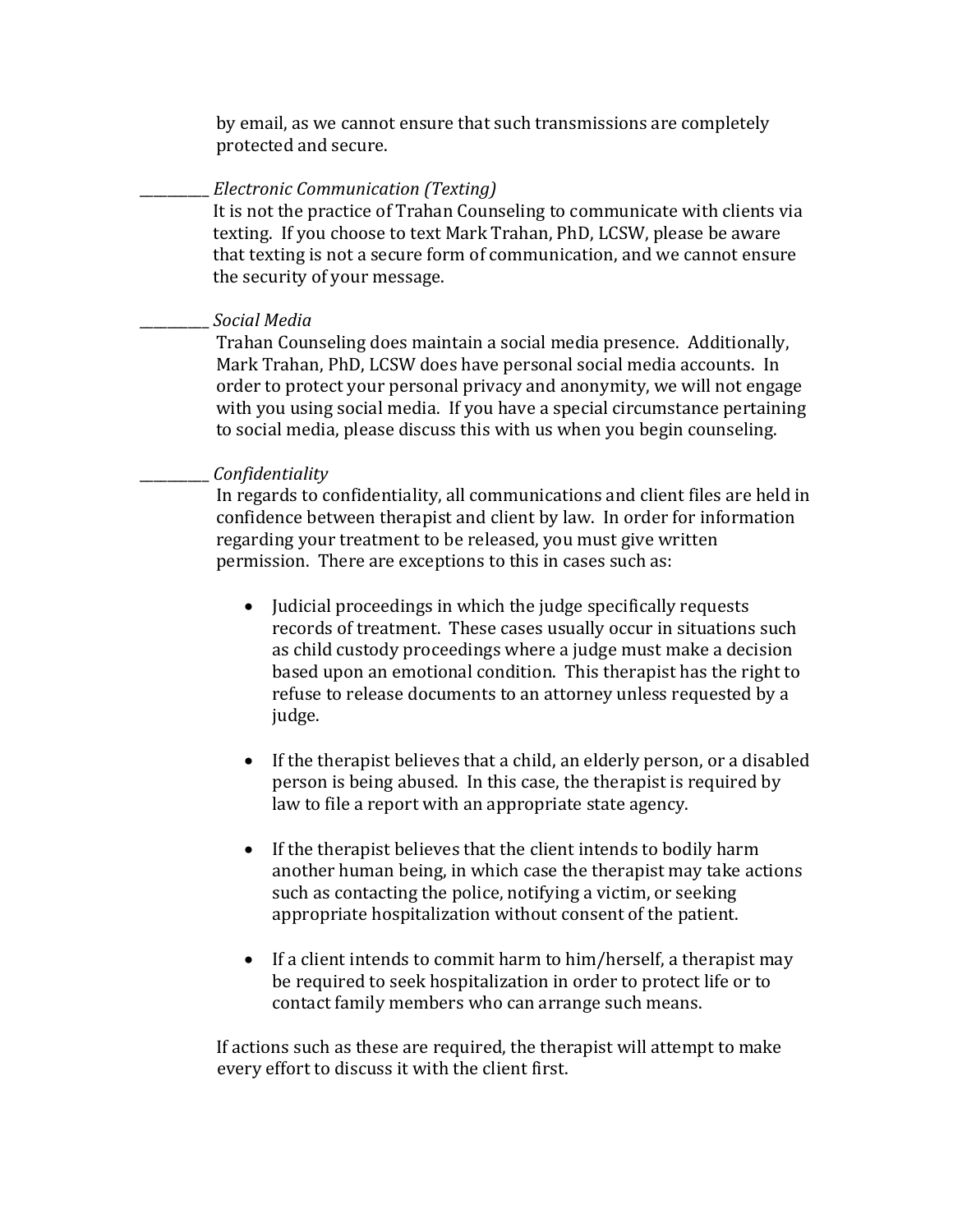Mark Trahan, PhD, LCSW may find a need to consult with a colleague during the course of your treatment. All identifying information regarding your identity will be eliminated and avoided to maintain your confidentiality.

#### \_\_\_\_\_\_\_\_\_\_ *Special Relationship Between Therapist and Client*

The relationship between a therapist and client is a special one. Based on the ethical guidelines of clinical social work and psychology, the therapist must avoid any and all possibilities of a dual relationship with the client. Therefore, a therapist may not be friends, colleagues, or practice any business with a client due to a conflict of interest. Contact outside of the practice of counseling is off limits. This protects the interest of the client and ensures that conflicts of interest do not arise. This means that the therapist cannot attend special events, such as graduations, birthdays, parties, or any other event that the client may request. If the therapist sees a client outside of therapy by chance, the therapist will not approach the client, identify him/herself, or identify the relationship. If a client determines that they may want to address or approach a therapist, s/he may do so; however, it will be by the client's choice. Please do not be offended if the therapist avoids contact in public places due to this limitation with ethical guidelines. It is to protect your confidentiality and this special relationship.

It is not uncommon for feelings of admiration, appreciation, romance, and even sexual feelings to arise during the course of treatment. This often is a normal response to the special relationship created in therapy. It is important when this happens for it to be a safe place to discuss these feelings. This can be an important part of therapy. To maintain safety of discussion of these feelings, know that your therapist will not engage in a romantic or sexual relationship with you during or after the course of treatment. This kind of relationship is off limits based on ethical and personal guidelines. A therapist who breaks this important boundary can have his/her license revoked and be prosecuted.

#### \_\_\_\_\_\_\_\_\_\_ *Adolescents*

If you are under the age of 18, please be aware that your parents have a legal right to review your treatment records. We will attempt to request verbal consent from your parents to give up their rights to review these records for your privacy. If they agree, your therapist will provide them with general information about the progress of your therapy, except in cases where your safety must come first. In situations where harm to you is imminent, your parents will be contacted. Additionally, your parents will be provided with an oral or written summary of treatment at its completion. Before discussing it with them, your therapist will discuss